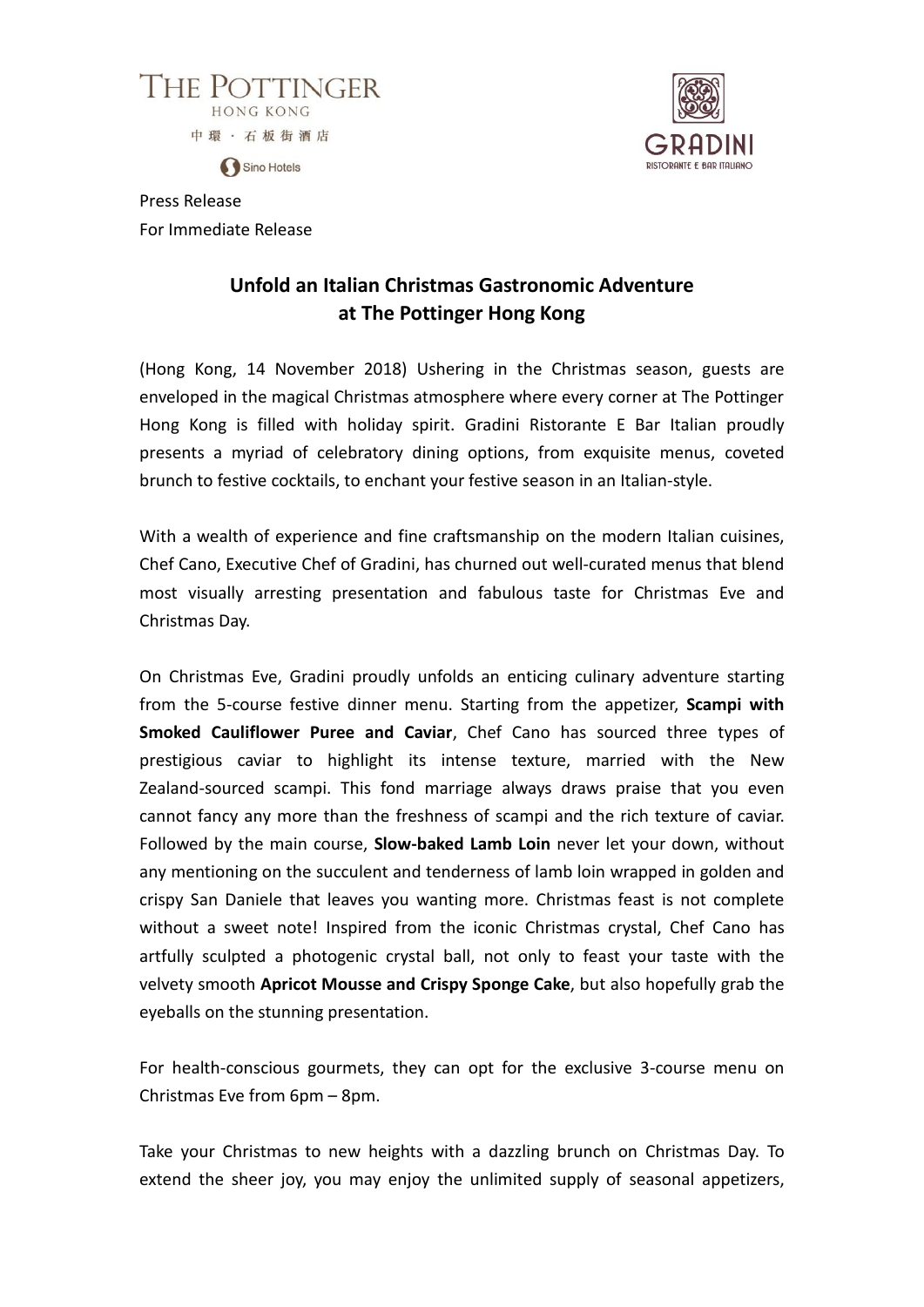



salads and desserts, with highlights including **Pan-seared Foie Gras with Raspberry Balsamic, 36-month San Daniele Ham with Cantaloupe Ham and Boston Lobster with Wild Mushroom Cream Sauce**. The brunch also comes with a fine selection of festive mains, notably including **Slow-roasted Lamb Chop with Barolo Wine Sauce and Grilled U.S. Prime Sirloin with Forest Mushroom Gravy**.

To evoke timeless Italian elegance during holiday season, the 4-course Christmas Day dinner menu features the premium ingredients handpicked by Chef Cano. Sample the jet-fresh **Lobster, complemented with Shellfish Jelly and Lemon Olive Bubbles** as an appetizer, followed by the sizzling yet tender **Roasted Veal Loin with Black Garlic Puree and Barolo Wine Sauce**, concluding a delightful dessert featuring **Black Sesame and White Chocolate Mouss**es garnished with Gold Flakes.

If you are craving bubbles to celebrate, look no further than the limited-edition cocktails at Gradini Bar. **Ginger Frost** (HK\$118/glass), with a new twist on the ginger with an addition of Bacardi White Rum and topped with gold flakes, is the perfect drink during Christmas. If you are looking for a more festive drink, relish in the fruity yet sour flavor of **Berry Christmas** (HK\$88/glass), with a harmonious balance with strawberry, raspberry and pineapple juice.

#### **Key dining events at Gradini Ristorante E Bar Italiano:**

| Christmas Eve 3-course Dinner | 6pm-8pm            | HK\$888/person   |
|-------------------------------|--------------------|------------------|
| Christmas Eve 5-course Dinner | $8:30$ pm $-11$ pm | HK\$1,188/person |
| Christmas Day Brunch          | $12nn - 3:30pm$    | HK\$688/person   |
| Christmas Day 4-course Dinner | $6pm-11:30pm$      | HK\$788/person   |

*\*All prices are subject to 10% service charge*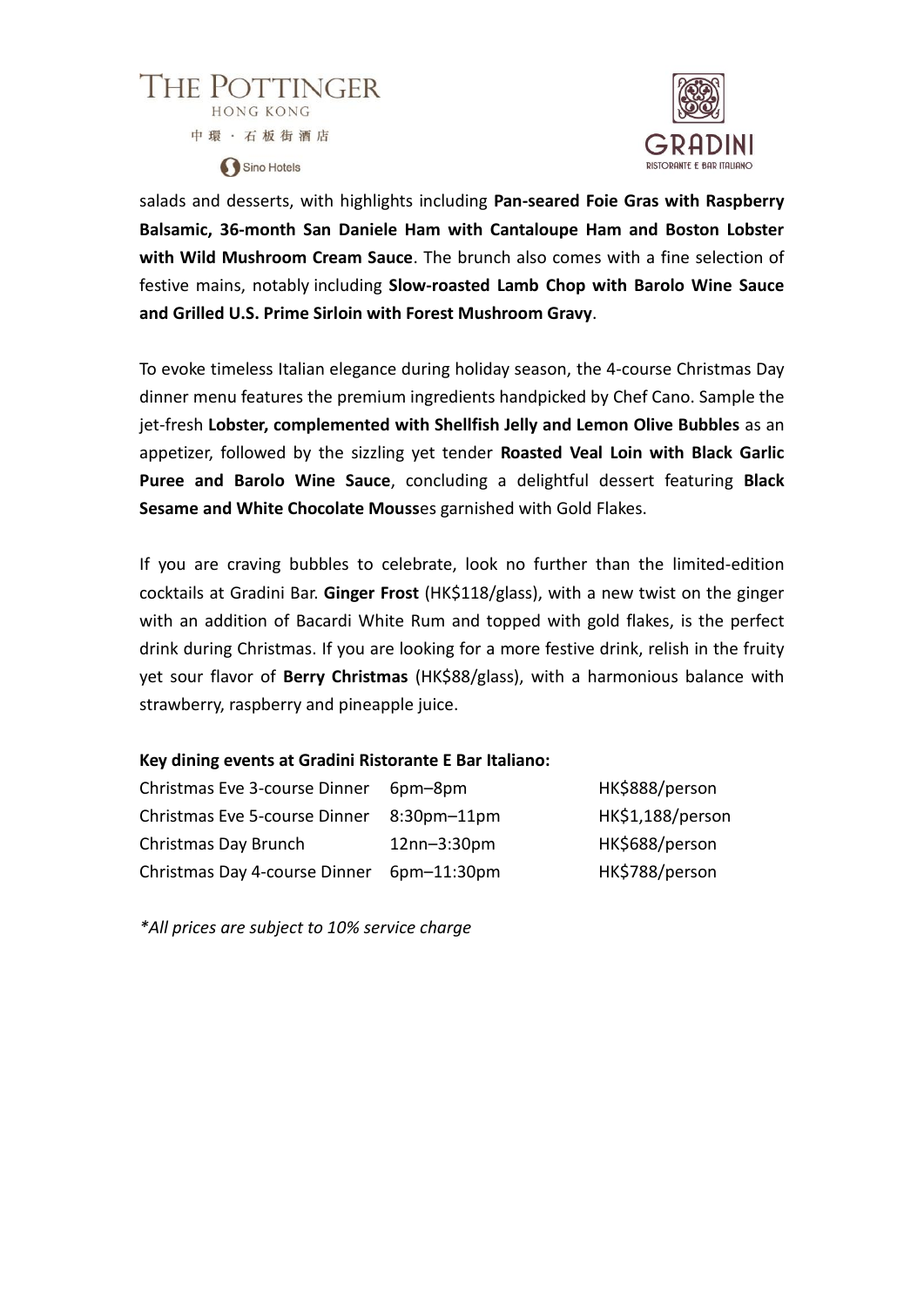

Sino Hotels

## Images:<https://goo.gl/FC3moi>





Scampi, Smoked Cauliflower Puree, Caviar Slow-baked Lamb Loin, Wrapped in San



Christmas Crystal (Apricot Mousse, Crispy Sponge Cake, Pistachio Crust)



Daniele Ham, Gravy



Christmas Cocktails – Ginger Frost & Berry Christmas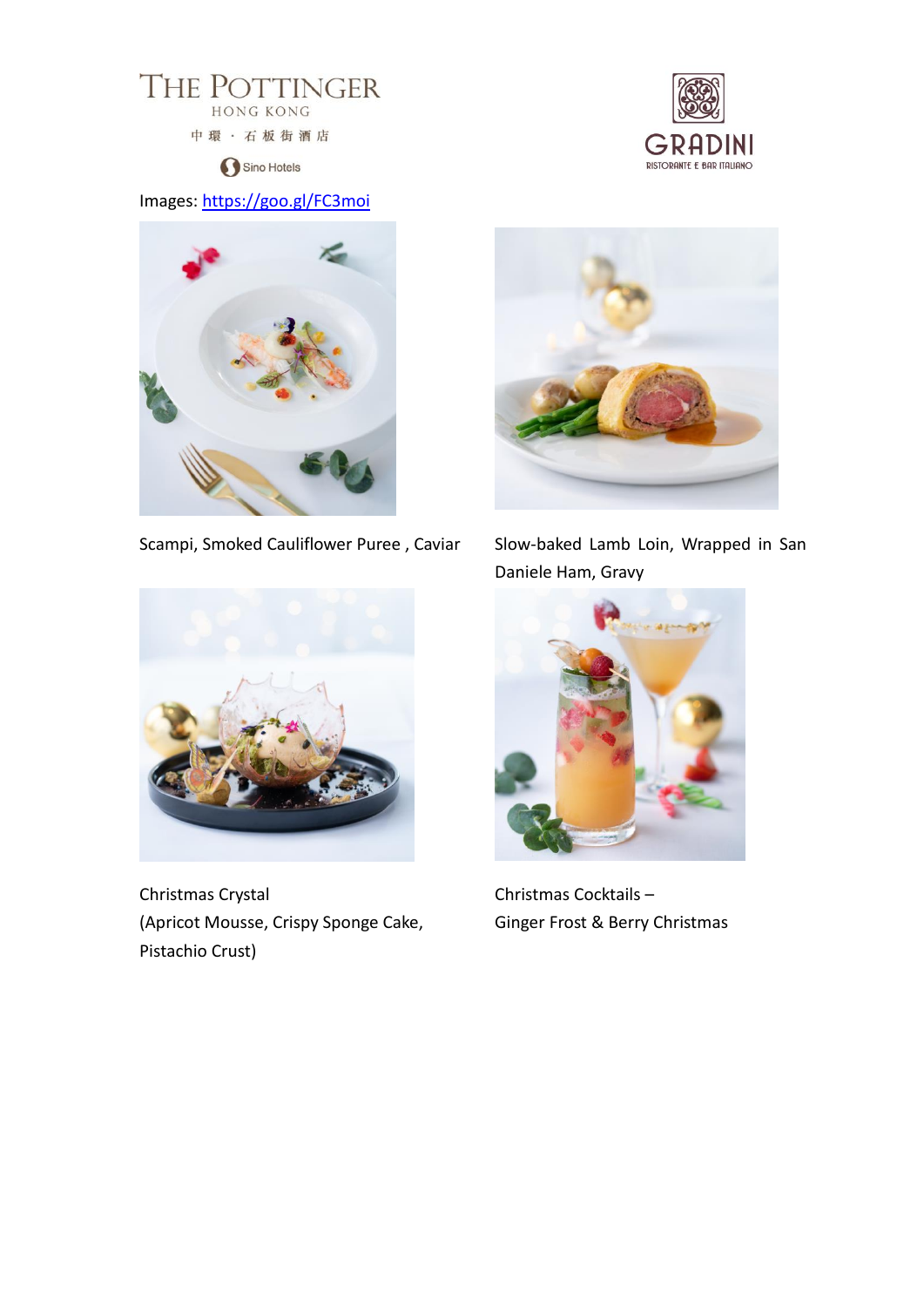

Sino Hotels







Gradini Gradini Bar

### **About The Pottinger Hong Kong**

The Pottinger Hong Kong is a luxury hotel launched in June 2014, offering 68 exquisite guestrooms and suites. Standing on the historic Pottinger Street in Central, a Grade 1 historic place graded by the Antiquities Advisory Board of Hong Kong, The Pottinger reflects the rich romantic heritage and diversity of its surrounds.

This heritage is emulated by the elegant décor of the hotel which features works from world acclaimed photographer Fan Ho.

#### **About Gradini Ristorante E Bar Italiano**

Gradini Ristorante E Bar Italiano at The Pottinger Hong Kong has opened its doors, adding modern Italian cuisine to the historic heart of the city. Gradini Ristorante E Bar Italiano specialises in modern interpretations of time-honoured Italian dishes. Hearty Italian flavours are amplified by the elegant ambience and intimate old-world charm of The Pottinger Hong Kong, where East meets West and heritage meets modernity.

Address: Lobby Level, 74 Queen's Road Central, Central, Hong Kong (Hotel Main Entrance: 21 Stanley Street) Phone: (852) 2308 3088 Email: [gradini@thepottinger.com](mailto:gradini@thepottinger.com) Facebook: [The Pottinger Hong Kong](https://www.facebook.com/thepottingerhongkong/) Instagram: [The Pottinger Hong Kong](https://www.instagram.com/thepottingerhongkong/)